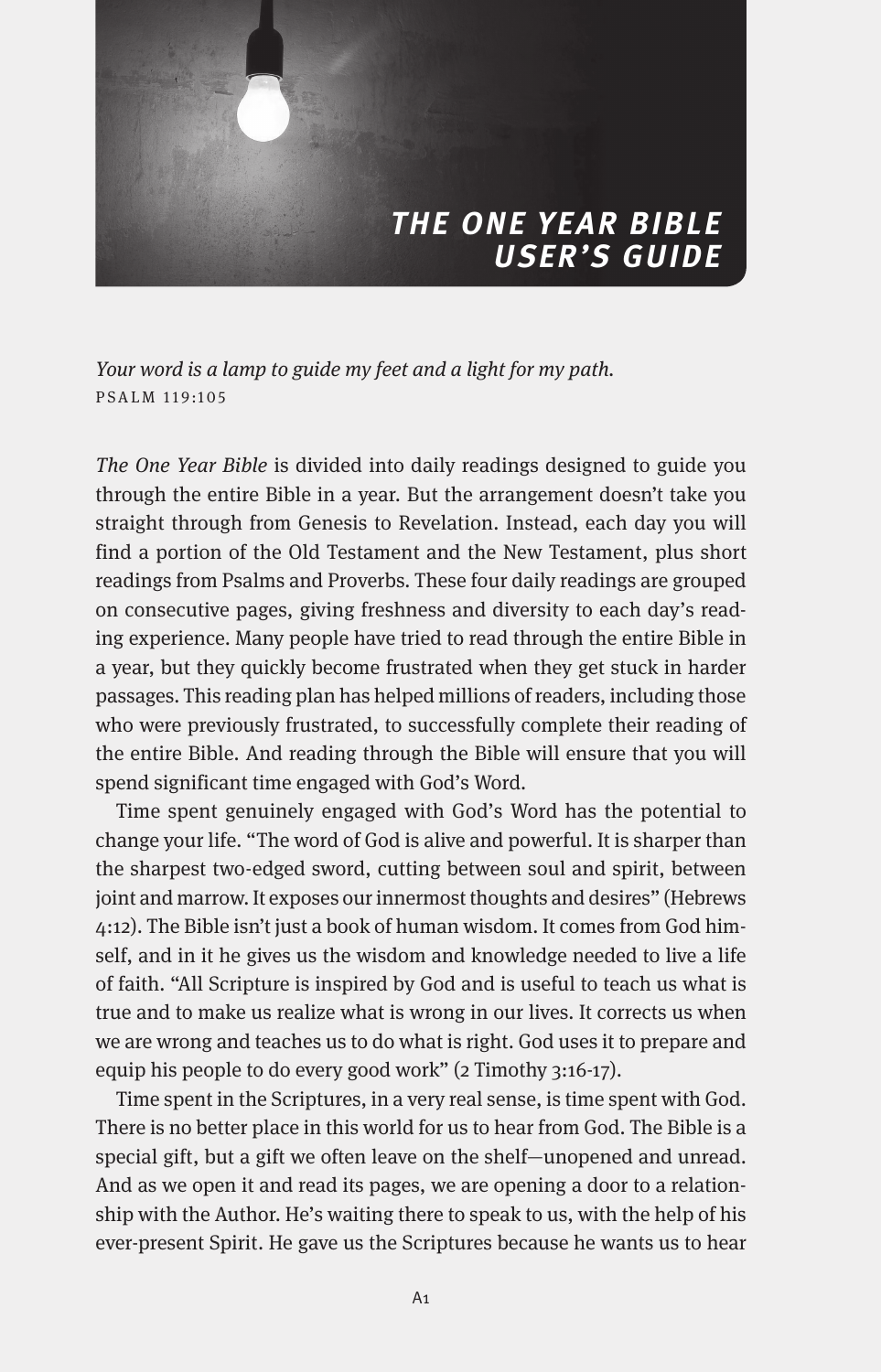from and know him. Approach your reading each day with this knowledge and expectation.

## **ENGAGING MORE DEEPLY WITH SCRIPTURE**

In The One Year Bible, you are encouraged to read through the entire Bible in a year, and its structure provides a systematic daily plan for this. Most readers do their daily reading silently, often in a single sitting. However, since many of the readings are fairly long, it is easy to get distracted and to start "reading just to finish." If this is the case for you, you may find it helpful to slow down to engage more fully in the listening process.

Below is a list of concrete practices or tools that should help you engage more deeply with Scripture. (Since everyone is different, not all of these practices may work for you. And some of the practices work better for longer passages, as opposed to single verses, and vice versa.) Use these tools to help you engage with God's Word more deeply.

**PRACTICE 1-READ IT ALOUD:** This practice will slow you down and allow you to focus. Reading aloud takes about twice as long as silent reading. It also allows you to encounter God's Word twice— through both your eyes and ears—leading you to a more nuanced interaction with the text. (This is especially useful as you approach a longer passage.) As you read aloud, you could try to read the text interpretively—add color to your expression to help you more completely take in and express the message. You could even dramatize a scene. And if others are around, don't be afraid to share the experience with them!

**PRACTICE 2-COPY IT:** Take out a pen and paper and copy a verse or passage of particular interest. If you are a visual learner, this should help you focus on the text more intensely. It will also force you to slow down even more and approach it phrase by phrase, helping you savor the text as you would a meal of many courses. If you have some talent with your pen, express the meaning of the text with different kinds of scripts and ink colors. This will help you focus on the meaning in greater detail. Typing the text into your computer and formatting the text creatively could accomplish the same sort of thing. If your rendering turns out really well, frame it or send it to friends to encourage their reflection.

**PRACTICE 3—SUMMARIZE IT:** Take a journal or computer and write a summary for each reading in this Bible with just a single sentence. This could be a simple content summary, or perhaps a summary of what God said to you through the passage. Reading with this practice can help you stay focused and also help you create a personal tool for Bible review. As you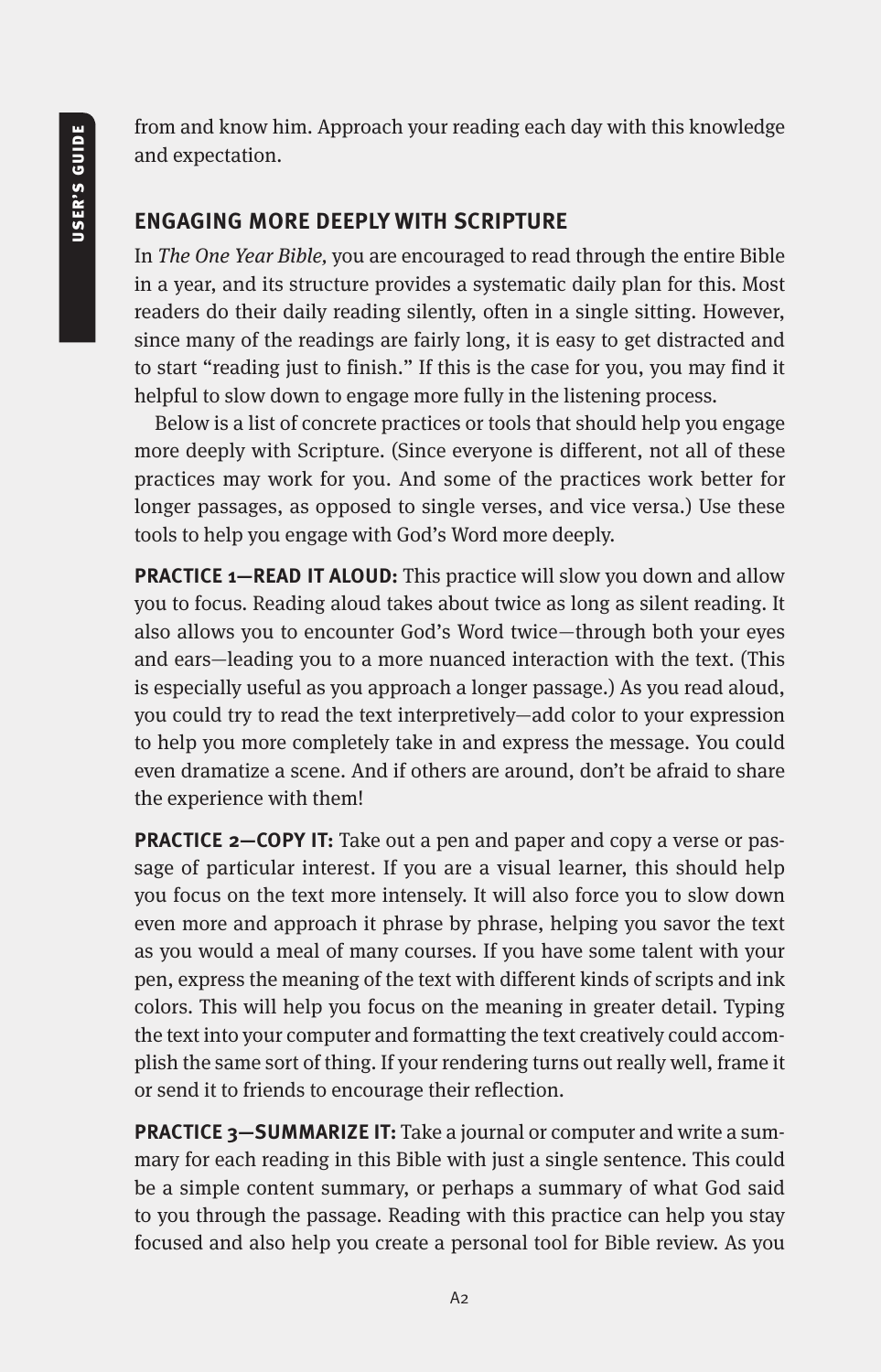finish reading a Bible book, summarize the entire book's core message in a sentence or paragraph. Then at the end of the year, try to summarize the message of the whole Bible. From your perspective, what is the Bible's unified message?

**PRACTICE 4-PARAPHRASE IT:** Take out a pen and paper, or start up your computer, and put some verses into your own words. Try to capture all the important parts of the passage without leaving anything out. This will help you pay attention to the details and to the rich meanings of the words. Drink in the text, digest its meaning, and write it again from the unique perspective God has given you. Don't worry about the word order; focus on the message. You will likely find that this leaves you with nuggets of wisdom to take away and to continue to think about.

**PRACTICE 5-DIVIDE IT:** This practice is somewhat the opposite of summarizing the broad strokes of a passage. To divide a text, choose a particular sentence that is especially meaningful to you, like "The LORD is my shepherd" (Psalm 23:1). Highlight each word of the sentence successively, and read it over and over again. This will allow you to see the verse from varied angles.

THE LORD is my shepherd. The **LORD** is my shepherd. The LORD **IS** my shepherd. The LORD is **MY** shepherd. The Lord is my **SHEPHERD.**

As you do this, you will likely see truths in the text that you were blind to before.

**PRACTICE 6—PERSONALIZE IT:** Embrace or claim Scripture personally by taking a verse or passage that clearly applies to you and replacing the nouns or pronouns with your own name. This will drive home the truth that God is speaking about you and to you. The verse that includes the text we just divided above might read, "The LORD is Susan's shepherd. Susan has all that she needs." You might also personalize it this way for a friend, your spouse, or your children.

**PRACTICE 7-PRAY IT:** Many passages are helpful for guiding our prayers. They remind us of what is true and what is important to God. We can use these reminders as prayer prompts. Again, take the verse we looked at above. It might inspire a prayer like this: "Lord, you have reminded me that you are my Shepherd and that you can provide all that I need. As one of your sheep, I confess that I often don't follow you very closely. I'm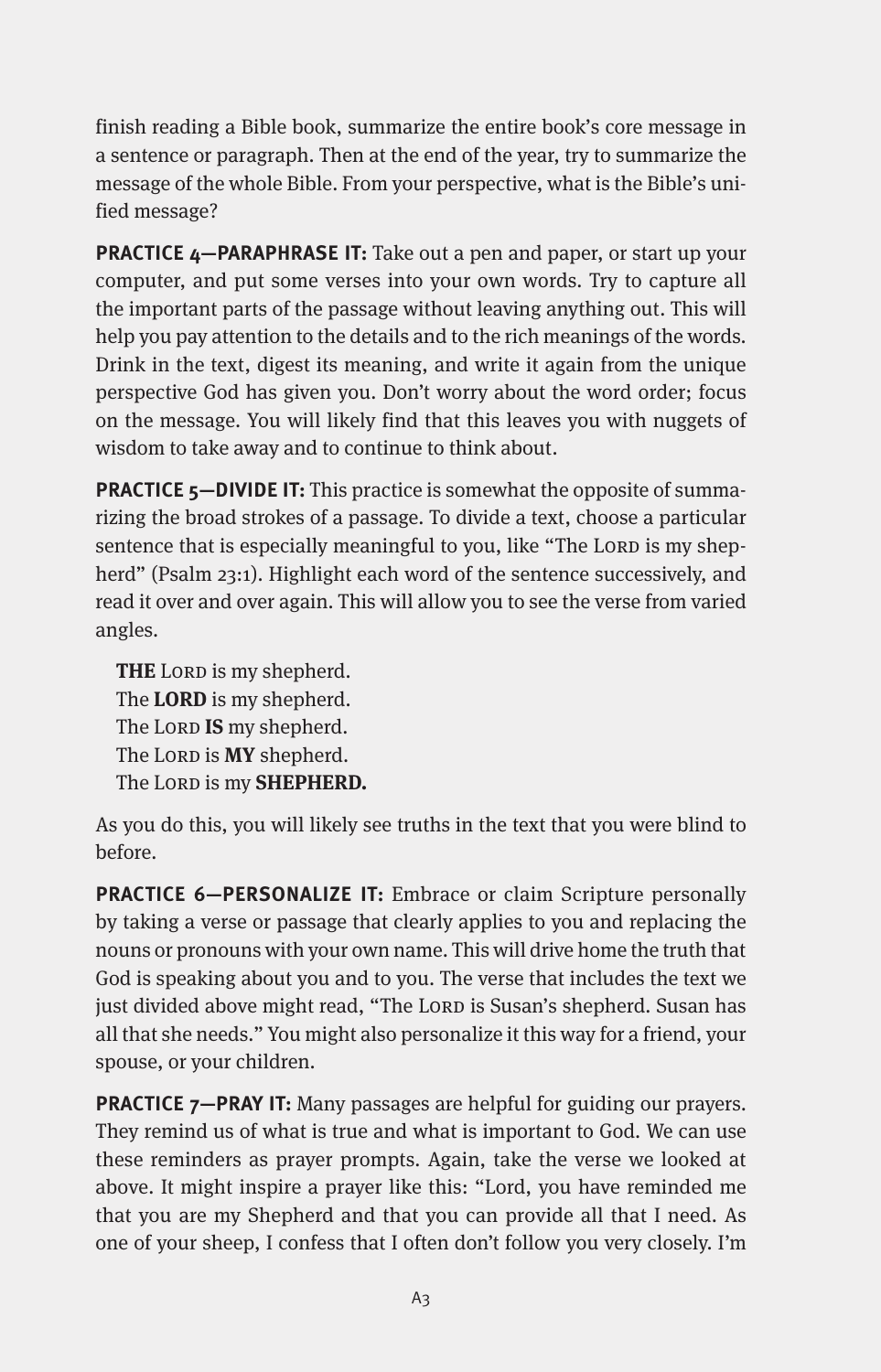**USER'S GUIDE** USER'S GUIDE

often one of the lost sheep—one of those you need to search for in stormy weather and carry home. I can see that if I followed you more closely, I'd also be much closer to all that you have to offer me. The unmet needs I'm always complaining about would be better met if I just stayed near to my Shepherd. And I suppose sometimes I wander away looking to satisfy my wants rather than my real needs. Dear Shepherd, help me to stay close to your loving care and protection. Forgive my tendency to wander. Amen."

**PRACTICE 8—MEMORIZE IT:** Putting Scripture to memory is the likely result of many of these other practices. For many of us, if we copy or read a verse again and again, we will soon know it by heart. To begin memorizing a text, that is the best place to start. Read or copy a text three times a day for an entire month and then begin to recite it aloud for yourself on a regular basis. Then, if the appropriate opportunity arises, recite it for others. (Remember to learn the reference, too, so you can more easily locate it.) The psalm writer reminds us of why Scripture memorization is so important: "I have hidden your word in my heart, that I might not sin against you" (Psalm 119:11).

**PRACTICE 9-SHARE IT:** God's Word is good news, whether it comes in a story or parable, an account of one of Jesus' miracles, a psalm of praise, a promise of hope, or a wise proverb. When you've read something helpful, thought provoking, or inspiring, share it. As you do, you'll find that the message becomes more real for you too. If it's a story, retell it to someone in your own words. Try to capture all the details. If it's a short promise or proverb, email it to a friend, post it on an announcement board or refrigerator, carve it into a piece of wood to hang on a wall, bring it up for discussion with friends over coffee, or tweet it for anyone who might be watching. If you've heard from God and it means something to you, take the time to share it.

**PRACTICE 10-LIVE IT:** It's not just important to read and listen to God's Word. We also need to find ways to put it into practice. (Keeping this in mind as you read will also help you to focus.) We are reminded of this in the book of James: "Don't just listen to God's word. You must do what it says. Otherwise, you are only fooling yourselves" (James 1:22). As you reflect on God's Word, conclude your time by thinking up ways to live it out. What can you put into action today?

## **OTHER WAYS TO USE THE ONE-YEAR READING PLAN**

Though The One Year Bible has led millions of readers through the Bible in one year, its arrangement is equally useful for guiding you through the